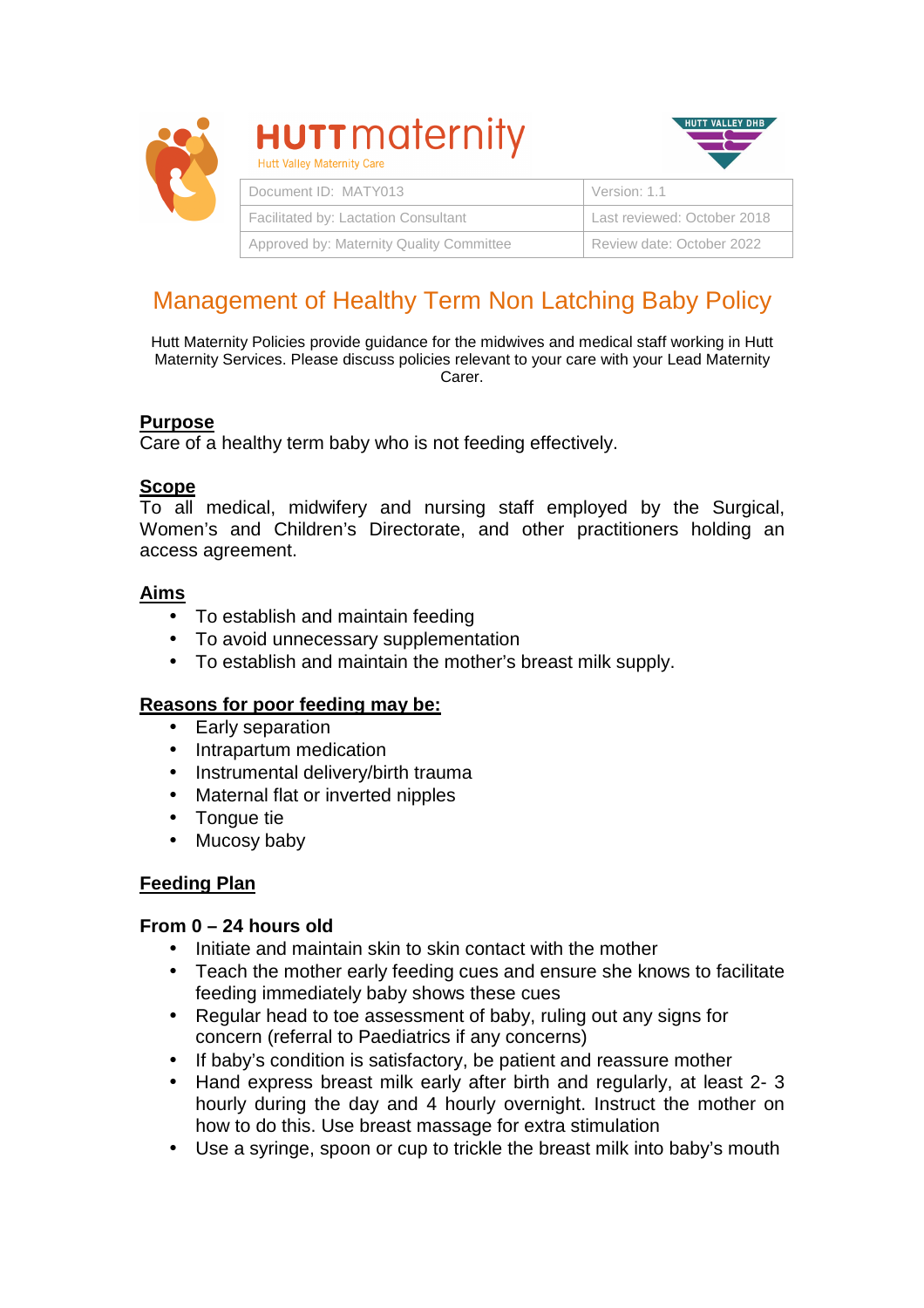- Document input and output on feeding chart and show mother how to use it
- Commence 'Breastfeeding Plan for Non Latching healthy term baby'
- Place purple "Breastfeeding Alert" magnet on Allocation board so that staff can identify and prioritise care to these mothers and babies

#### **From 24 – 48 hours old**

- Continue skin to skin
- Continue regular observations of vital signs and for signs of hypoglycaemia
- Attempt to rouse and get baby breastfed every 2- 3 hours. If unsuccessful: **Feed the baby**
- Average breast milk volume taken during the second day is  $5 15$  mls per feed
- Cup or spoon feed baby
- Continue regular hand expressing and pumping at least 8 times in 24 hours
- Refer mother to Lactation Consultant for review depending on the reason for non-latching.
- Update Care Plan

#### **From 48 – 72 hours old**

- Continue
- Breast milk volume will be increasing skin to skin. Day 3 amounts vary between 15 – 30 mls per feed
- Consider weighing baby

#### **After 72 hours**

- Continue skin to skin
- Volumes are 30 60mls per feed on day 3
- Offer follow up in Lactation Outpatient Clinic

#### **Documentation**

#### **Ongoing documentation includes:**

- Breastfeeding Care Plan
- Feeding Chart
- Progress notes for mother and baby

#### **References**

Academy of Breastfeeding Medicine Clinical Protocol #3: Hospital Guidelines for the Use of Supplementary Feedings in the Healthy Term Breastfed Neonate. Revision, 2017. Breastfeeding Medicine

Academy of Breastfeeding Medicine Clinical Protocol #5: Peripartum Breastfeeding Management for the Healthy Mother and Infant at term. Revision, Dec 2013. Breastfeeding Medicine, 3(2) pp 129-132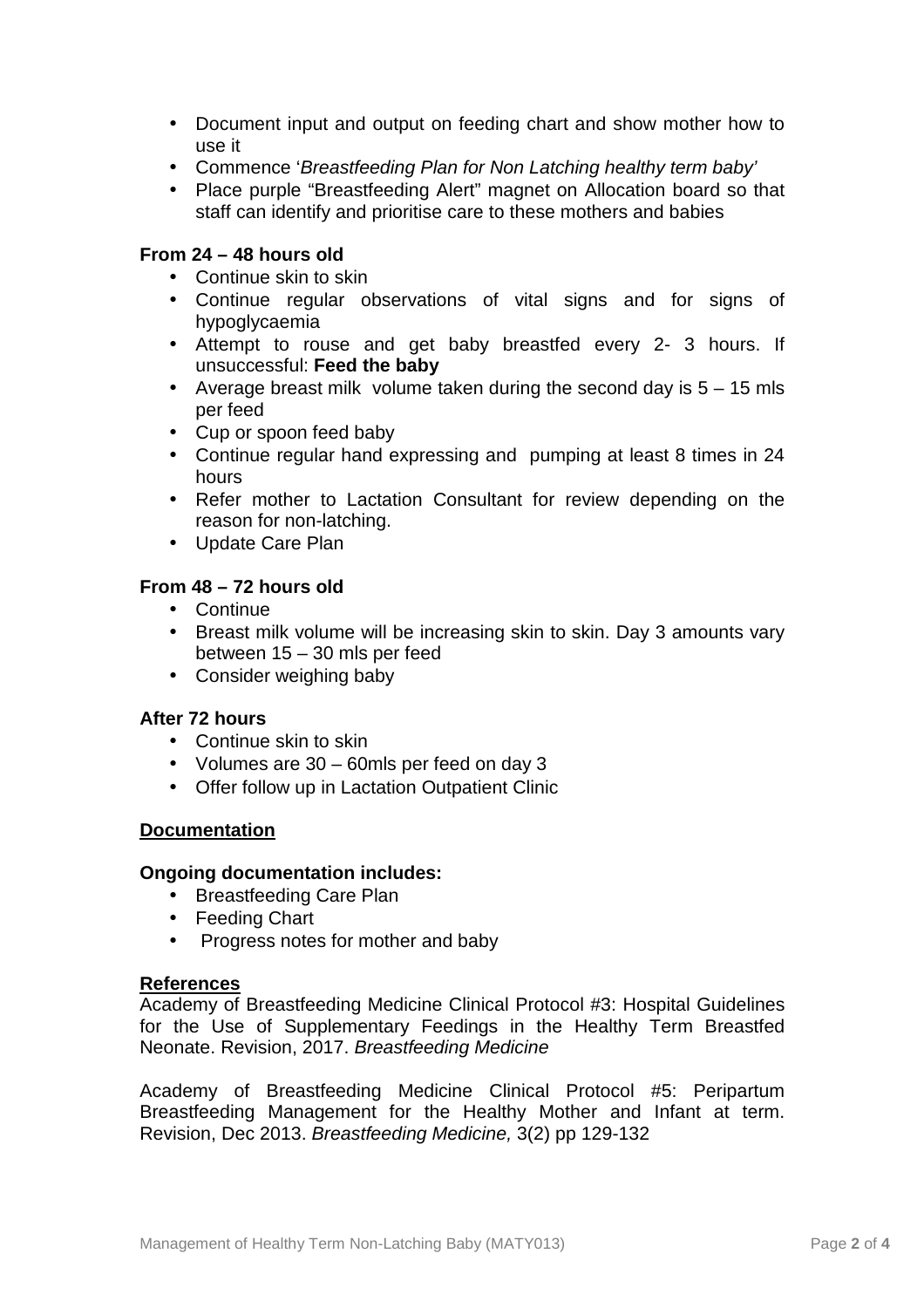Evans KC, Evans RG, royal R, Esterman AJ, James SL. Effect of caesarean section. Arch. Dis. Child Fetel Neonatal Ed 2003; 88(5):F380-2

Lawrence, R.A. & Lawrence, R.M. (2011) Breastfeeding: a guide for the medical profession. 7<sup>th</sup> ed Elsevier Saunders.

Walkers M. (2012) Breastfeeding Management for the clinician using the reference. Janes and Barlett

#### **Informed Consent**

The right of a consumer to make an informed choice and give informed consent, including the right to refuse medical treatment, is enshrined in law and in the Code of Health and Disability Consumers' Rights in New Zealand. This means that a woman can choose to decline treatment, referral to another practitioner, or transfer of clinical responsibility. If this occurs follow the process map on page 18 of the Referral Guidelines (Ministry of Health, 2012).